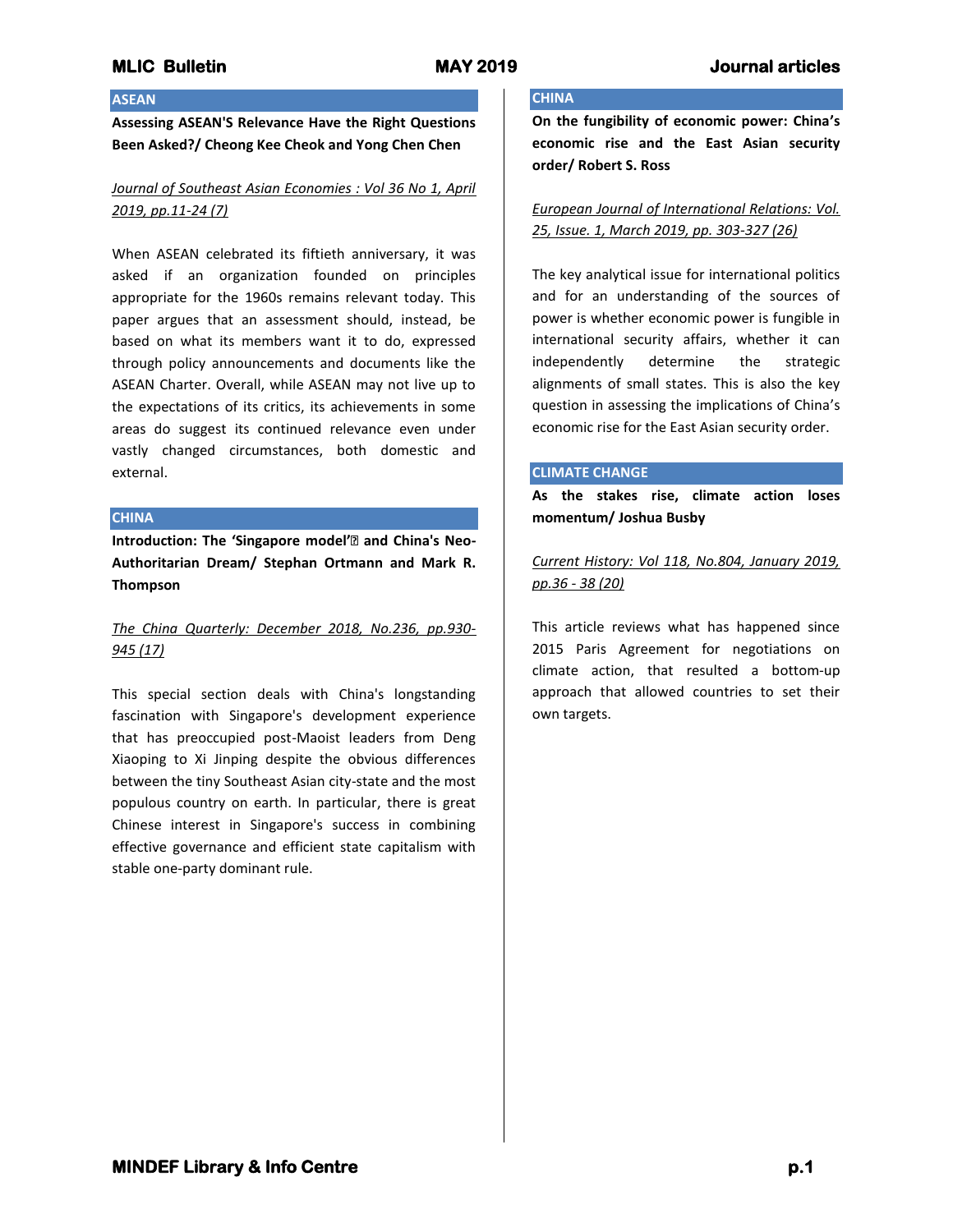## **DEMOCRACY**

**Out of the Barracks: The Role of the Military in Democratic Revolutions/ Marcos Degaut**

*Armed Forces & Society: Vol. 45, No. 1, January 2019, pp.78-100 (3)*

Why some democratic revolutions succeed while others fail? Too little attention, however, has been paid to analyzing the role of the military. By discussing the different types of interactions played by the military in five cases of successful democratic revolutions this study finds out that the key factor in determining their outcome is the army's response and that the military backing is a necessary condition for a democratic revolution to succeed.

#### **INTERNATIONAL LAW**

**The hidden power of the new economic sanctions/ Joy Gordon**

*Current History: Vol 118, No.804, January 2019, pp. 3 - 10 (20)*

In the past twenty years, the development of targeted 'smart'• sanctions has been widely viewed as resolving the core tension in the use of economic sanctions. But how they have worked in practice is very different.

### **INTERNATIONAL RELATIONS**

**The infrastructural power of the military: The geoeconomic role of the US Army Corps of Engineers in the Arabian Peninsula/ Laleh Khalili**

# *European Journal of International Relations: Vol. 24, Issue. 4, December 2018, pp.911-933 (26)*

In analysing the role of the US in the global expansion of capitalist relations, most critical accounts see the US military's invasion and conquest of various states as paving the way for the arrival of US businesses and capitalist relations. However, beyond this somewhat simplified image, and even in peacetime, the US military has been a major geoeconomic actor that has wielded its infrastructural power via its US Army Corps of Engineers' overseas activities.

## **INTERNATIONAL RELATIONS**

**Framing, resonance and war: Foregrounds and backgrounds of cultural congruence/ Markus Kornprobst**

*European Journal of International Relations: Vol. 25, Issue. 1, March 2019, pp.61-85 (26)*

This article addresses the communicative processes through which leaders succeed or fail to generate public support for going to war.

**Ritualised securitisation: The European Union's failed response to Hamas's success/ Catherine Charrett**

# *European Journal of International Relations: Vol. 25, Issue. 1, March 2019, pp.156-178 (26)*

Why and how do political leaders and bureaucrats miss opportunities or make mistakes? This article explores the pressures to conform and to perform that direct securitising decisions and practices. It begins with the assertion that the European Union missed an opportunity to engage with Hamas after the movement's participation and success in transparent and democratically legitimated elections, and instead promoted a politics of increased securitisation.

### **LEADERSHIP**

**Wider Officer Competence: The Importance of Politics and Practical Wisdom/ Carsten F. Roennfeldt**

# *Armed Forces & Society: Vol. 45, No. 1, January 2019, pp.59-77 (3)*

Drawing from the dialogue between Huntington and Janowitz, as well as Aristotle's notion of practical wisdom, this article proposes a wider understanding of officer competence consisting of four distinct conceptual categories. This article suggests strategies to develop sociopolitical competencies that officers need to be able to achieve a diversity of national political goals.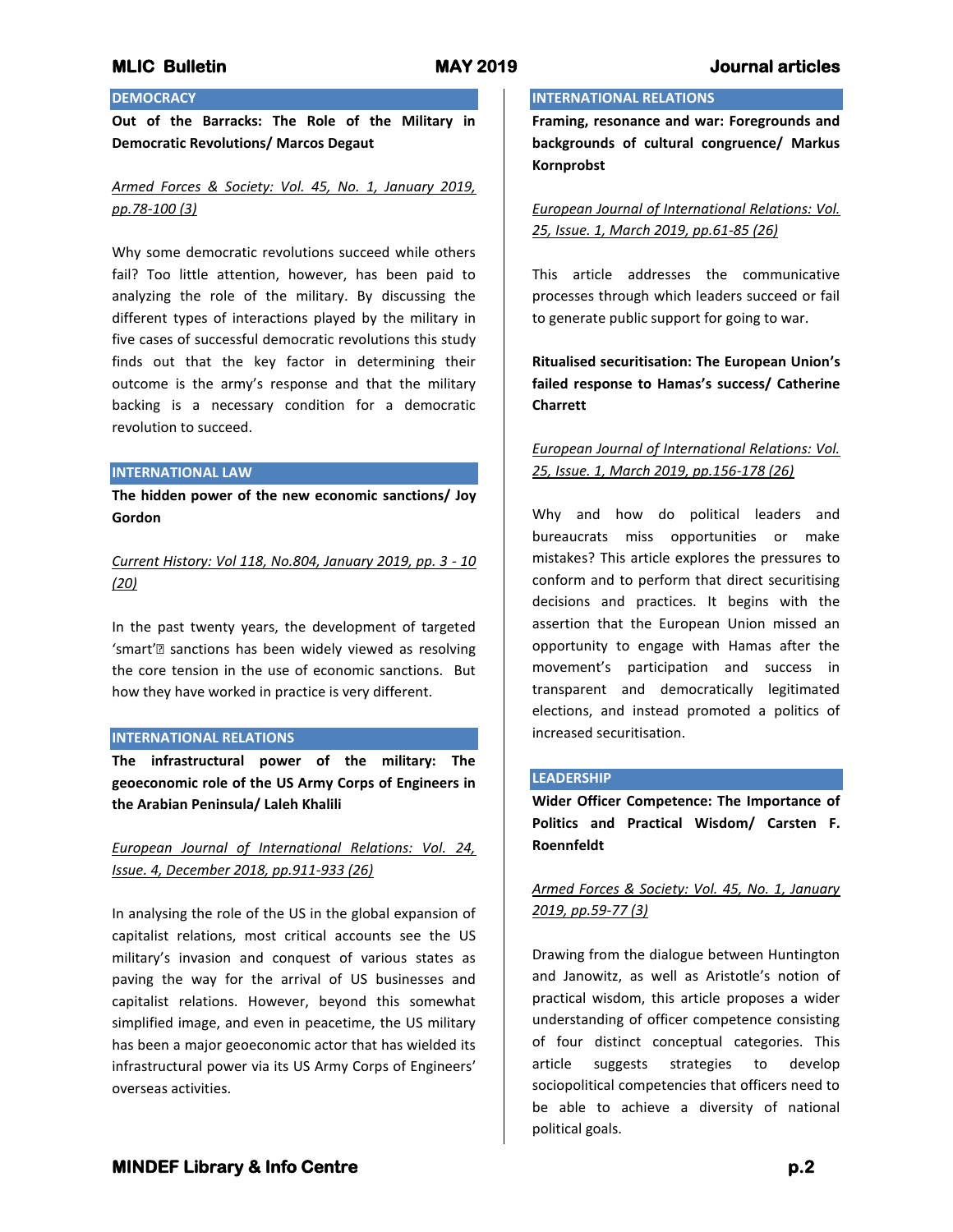## **MARITIME SECURITY**

**Fusing minds: Singapore adopts multinational approach towards defeating threats at sea Ridzwan Rahmat**

*IHS Jane's Navy International: Vol.124, Issue 03, April 2019, p.30-33 (124)*

The Asia-Pacific region is home to several overlapping maritime territorial claims and has often witnessed tensions between naval services, but these difficulties are being put aside by the multinational bevy of naval officers at Singapore's Information Fusion Centre.

## **MEDICINE**

**2019 Canadian guidelines for physical activity throughout pregnancy**

*British Journal of Sports Medicine (The Journal Of Sport And Exercise Medicine) : Vol 53, Issue 2, January 2019 (16)*

This issue of BJSM features the 2019 Canadian guidelines for physical activity throughout pregnancy that can reassure women and their care providers that exercise throughout gestation is a safe and healthy activity and also a critical therapy to ensure a better pregnancy outcome. This issue also expands the knowledge of benefits and risks in those pregnancies where women want to exercise, train or compete at the intense level.

### **MISSILES**

**Capability crossover: Multi-purpose cruise missiles/ Dr Lee Willet**

# *Armada International : February/March 2019, Issue 01, pp.14-17 (2)*

As Western navies seek to counterbalance increasing competition at sea while retaining the ability to convey influence ashore, naval cruise missiles are being developed to deliver both land-attack and anti-ship capability.

# **MYANMAR**

**Myanmar economic outlook - growth faces risks as reputation weakens**

*Asia Monitor South East Asia Vol.1 : Vol.30, Issue 5, May 2019, pp.8-9 (49)*

Myanmar's economy faces rising downside risks such as undermine investment due to its deteriorating international reputation and rising instability. In turn, Myanmar faces near-term risks from a slowdown in regional growth linked to China's cyclical slowdown and trade tensions.

**Producing intransigence: (Mis) understanding the United Wa state army in Myanmar/ Andrew Ong**

## *Contemporary Southeast Asia : Vol. 40, No. 3, December 2018, pp.222-246 (19)*

This article examines the casting of the United Wa State Army (UWSA) as an intransigent and dangerous actor in the Myanmar peace process. It analyses how media narratives express two simultaneous yet contrastive qualities of the Wa Region and the UWSA: rigidity and fluidity.

## **RISK COMMUNICATION**

**Risk communication and risk perception: lessons from the 2011 floods in Brisbane, Australia/ Mark Kammerbauer and John Minnery** 

*Disasters: Vol.43, Number 1, January 2019, pp.110-134 (23)*

Risk communication and risk perception are critical factors in disaster management. Governments at all levels play a part in communicating risk, whereas the perception of risk entails active roles by community participants, including potential and actual victims of disasters. The article concludes with some recommendations to avoid the misinterpretation of warning information in relation to environmental cues and in promoting adequate responses.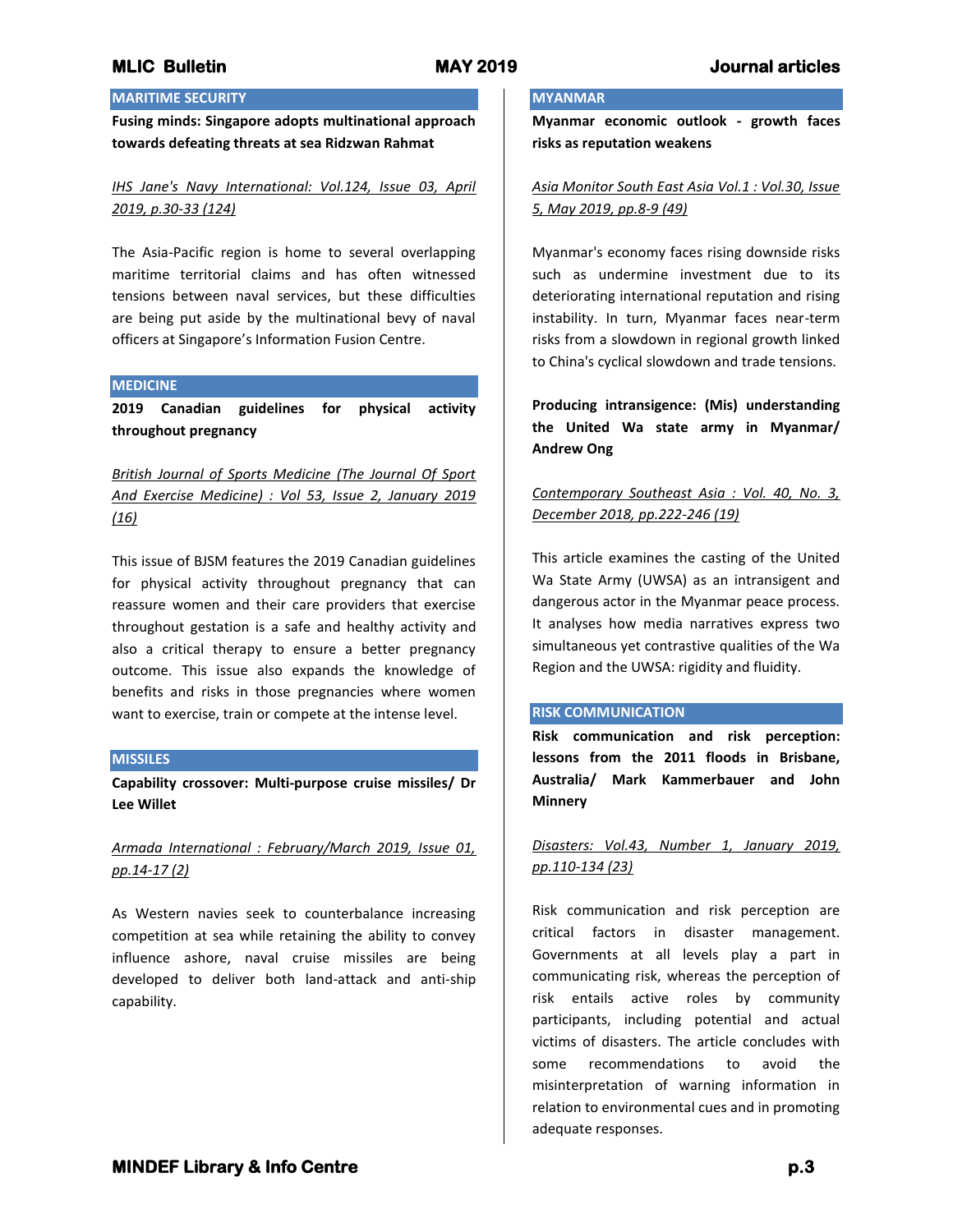## **TERRORISM**

**Militant Islam in Southeast Asia: new insights into Jihad in Indonesia, Malaysia and the Philippines/ Kirsten E. Schulze and Julie Chernov Hwang**

## *Contemporary Southeast Asia : Vol. 41, No. 1, April 2019,(19)*

The five articles in this special issue of Contemporary Southeast Asia contribute to this debate on how to evaluate the transnational elements in Militant Islam in Southeast Asia by highlighting the importance of the local context for understanding the outbreak of violence and terrorism, support for and recruitment into militancy, and strategic behaviour by jihadi groups.

# **Weapons of mass participation: Social media, violence entrepreneurs, and the politics of crowdfunding for war/ Nicole Sunday Grove**

*European Journal of International Relations: Vol. 25, Issue. 1, March 2019, pp.86-107 (26)*

Since 2012, North American and European civilians have regularly engaged in combat operations against the Islamic State in the globalized and decentralized battlefields of Iraq and Syria. This article focuses on two aspects of this phenomenon '" violence entrepreneurs and how online donations are distributed to these entrepreneurs for their self-crafted missions.

# **Assessing the violent targeting of faith-based organizations/ Dr. Joshua Sinai**

# *The Journal of Counter Terrorism & Homeland Security International : Vol.24, No 3, 2018, pp.20-25(29)*

Faith-based organizations have recently become major targets for conducting mass killings by three types of attackers: ideologically driven terrorists, psychologically driven active shooters, as well as, on occasion, workplace violence-related attackers.

## **TRAINING**

**Fighting bloodless battles**

# *Armada International : February/March 2019, Issue 01, pp.18-21 (2)*

The challenge of finding the right way to adapt synthetic training to achieve the right results in real life is one that the US Army has grasped. The saying 'sweating today will save blood tomorrow' should be the mantra of every military leader. Synthetic training could provide how war fighters and even supporting entities will rehearse and execute future missions.

### **UNMANNED SYSTEMS**

### **Drone affairs**

*Flight International: 16-22 April 2019, pp.25-34 (65)*

While the military continues eagerly to explore novel ways of exploiting UAV Technology, civil aviation's love-hate relationship with remotely piloted aircraft is developing cautiously. This special report on unmanned systems covers articles on airport safety, coastguard duty, loitering munitions and nanoscouts.

## **WEAPON TECHNOLOGY**

**The Challenges of Emerging Technologies/ Michael T. Klare**

# *Arms Control Today: Vol.48, No.10, December 2018, pp.10-16 (5)*

In every other generation, it seems, humans develop new technologies that alter the nature of warfare and pose fresh challenges for those seeking to reduce the frequency, destructiveness, and sheer misery of violent conflict. This article discusses Artificial Intelligence, Autonomous Weapons Systems and Hypersonic Weapons being used as tomorrow weapons.